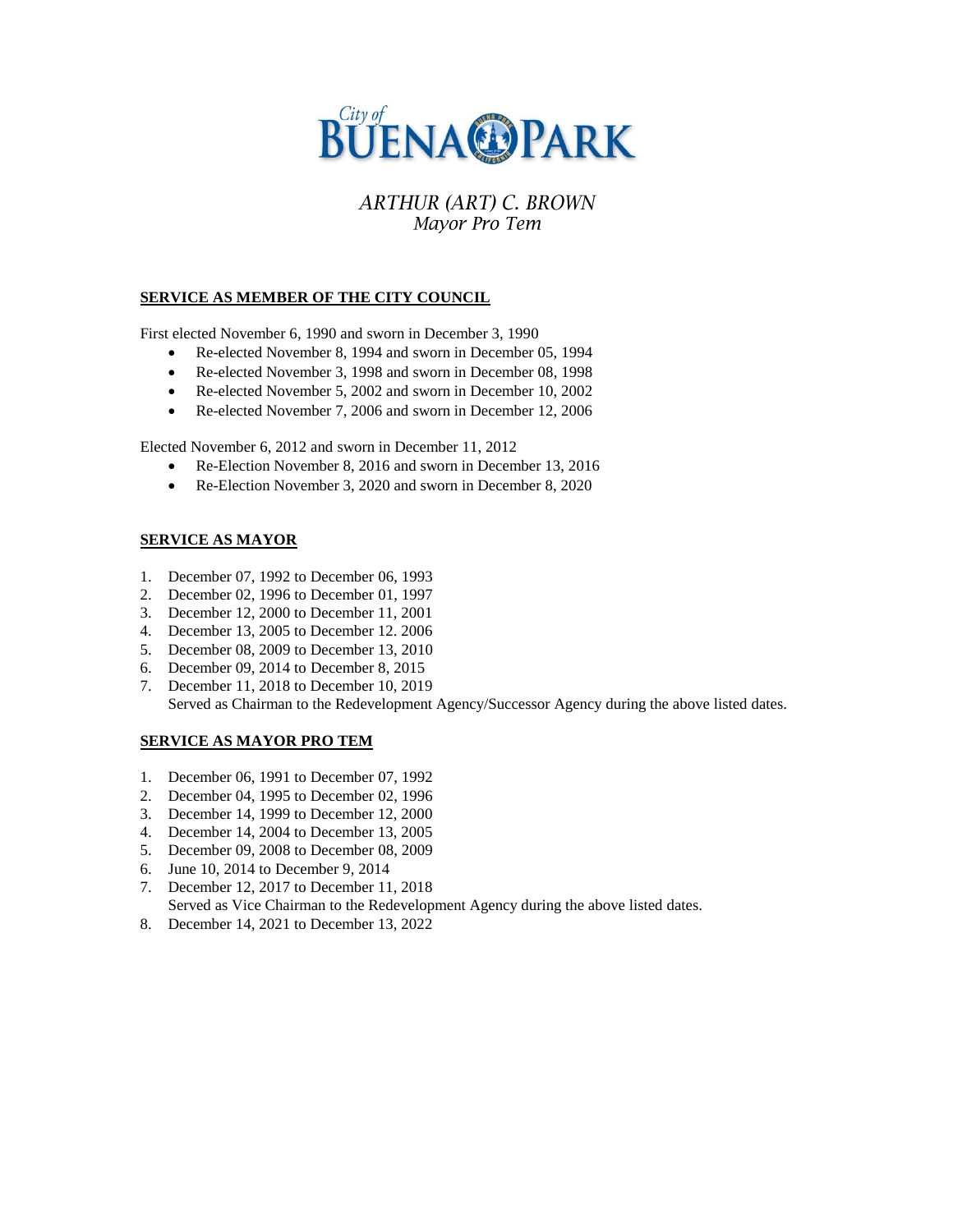### **CURRENT ACTIVITIES**

Buena Park Foundation (Cable TV) Buena Park Historical Society - Curator and former Chairman Buena Park Noon Lions Club - President 2011-2013, 2015 California Peace Officers Memorial Foundation - Commissioner & Vice Chairman City Disaster Council LOSSAN (Los Angeles San Diego San Luis Obispo Rail Corridor Agency) (SCAG Rep) – Board Member Metrolink Board of Directors – (SCAG Rep) Orange County Council of Governments (OCCOG) Board of Directors – Past Chair Southern California Association of Governments (SCAG) Regional Council – District  $21 - 2<sup>nd</sup>$  Vice President Transportation Committee Santa Claus for Buena Park City and Civic Organizations. Traffic and Transportation Commission Liaison Train Riders' Association of California – Board Member

#### *PREVIOUS ACTIVITIES*

Airport Land Use Commission (Orange County League) AQMD-Local Government & Small Business Assistance Advisory Group (OCCOG) Buena Park Americana Award Selection Committee Buena Park Historical Society – President of the Board 6 Years California Association of Councils of Governments – OCCOG Delegate California Pools of Hope, Chairman of the Board Citizens Advisory Committee (CAC) Liaison Citizens Committee on Crime Prevention-Member & Chairman Cypress College Presidents Circle Development Task Force El Toro Reuse Planning Authority, Chairman Ground Transportation Committee Employee Suggestion Awards Committee – Alternate Energy & Environment Committee, Chair – (SCAG) Fixed Guideway Rail Sys. Com. (Director) General Development Task Force Goods Movement Task Force – (SCAG) – Chair League of California Cities Criminal Justice Super Committee League of California Cities Legal Judicial Committee League of California Cities Water Resources Committee Legislative Review Committee NAFTA Subcommittee – Chair (SCAG) North Orange County Leadership Forum Orange County Bankruptcy Task Force Ad Hoc Committee Orange County Fire Authority (Alternate) Orange County Sanitation District OCTA (Orange County League) – Director Orange County Water Task Force (disbanded) Planning Commission Liaison Resolutions Committee, Chairman (Orange County League) Retired GySgt USMCR San Diego to San Luis Obispo Rail Corridor Agency (LOSSAN) Chair 6 years. Currently serve as Orange County Transportation Authority Representative Santa Ana River Flood Protection Agency (SARFPA) Board Member Steering Committee Pacific Electric Right of Way (ROW) California Council of Governments  $-2<sup>nd</sup>$  Vice President Fraternal Order of Real Bearded Santa's – Board Member I-5 Consortium – Vice Chair LOSSAN (Los Angeles San Diego Rail Corridor Agency) - (OCTA Rep) – Chair Metrolink Board (OCTA Rep) – Director - Chair Orange County Transportation Authority (OCTA) – Director - Chair School Board Trustee & President (2 terms), Savanna Elementary School District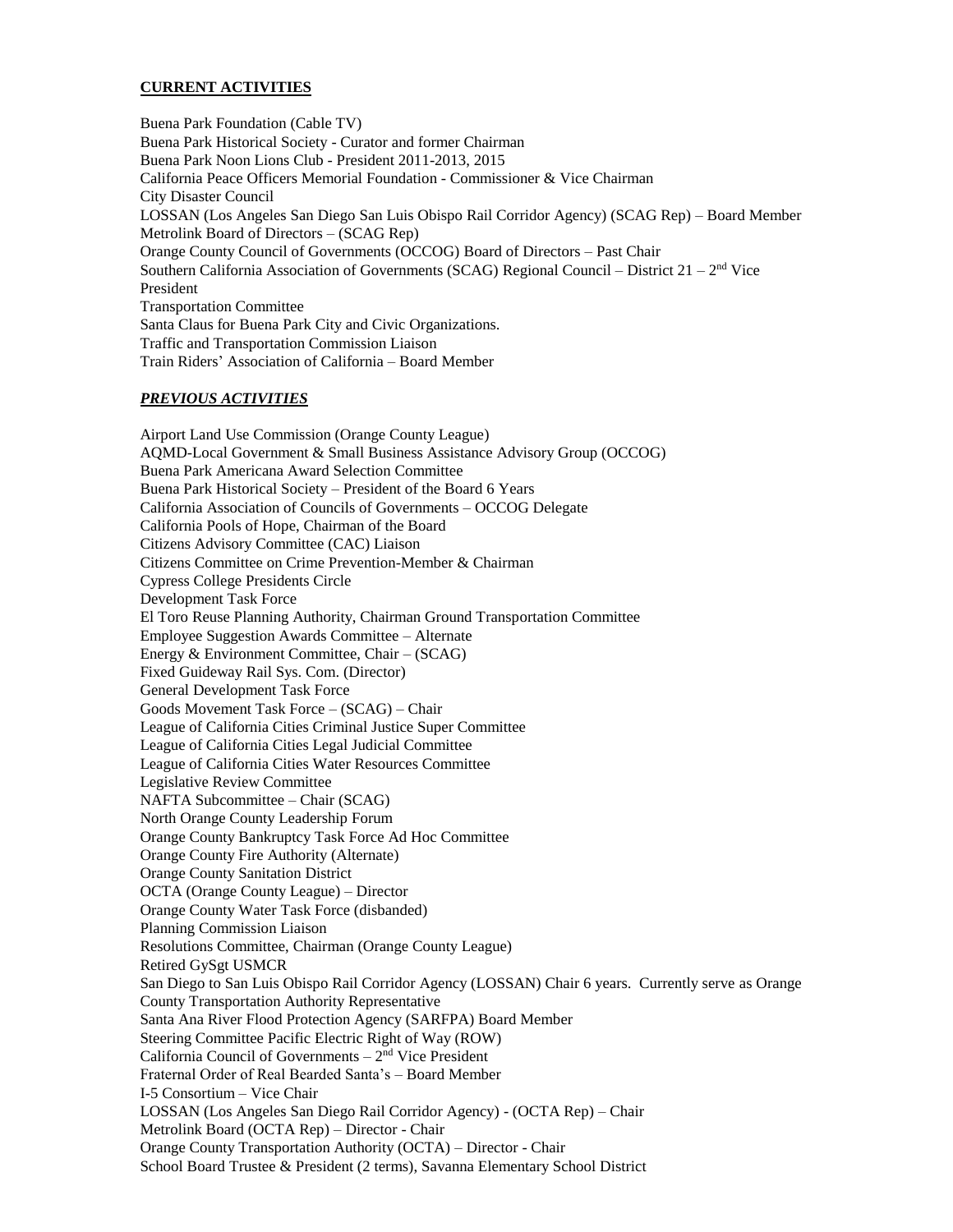SCAG Assets Management Committee SCAG Executive Committee SCAG Communications and Membership Committee SCAG Santa Ana to Los Angeles Pacific Electric Right of Way Study – Co-Chair SCAG Southern California Intercity Rail Group SCAG Southwest Compact Task Force SCAG Water Task Force – Goods Movement Task Force Urban Forest Management Plan Steering Committee Waste Management Commission (Orange County League) – Board Member Volunteer – Clerks Office, City of Buena Park West Orange County Cities Association Association of California Cities – Orange County Division (ACC-OC) Jobs & Economic Development Committee Deferred Compensation Plan Advisory Committee League of California Cities Transportation, Communication, and Public Works Policy Committee League of California Cities Public Safety Policy Committee Southern California Association of Governments (SCAG) Regional Council – District 21 – Vice Chair Southern California Association of Governments (SCAG) – Bylaws and Resolution Committee

### **AWARDS**

| North Orange County Magazine (March 2006) Voted Art Brown One of the 25 Most Influential People      |
|------------------------------------------------------------------------------------------------------|
| Making a Difference in Education, Business & Public, and Community Service                           |
| Savanna School District - Board of Trustees (1983-1988)                                              |
| Special recognition and commendation for many achievements and professional and civic                |
| leadership and service to the students of the district.                                              |
| California Pools of Hope (1988) – Golden Crutch Endowment Recognition of Dedicated Service and       |
| 1988 Man of the Year                                                                                 |
| City of Long Beach (1988) – Recognition of Distinguished Community Service                           |
| Association for Los Angeles Deputy Sheriffs (1989)                                                   |
| Recognition for dedication and service to ALADS & the citizens of Los Angeles County                 |
| California Coalition of Law Enforcement Association (1989)                                           |
| Recognition and appreciation of service $\&$ commitment to California Peace Officers in creating the |
| "California Peace Officers Memorial" – "you have honored our profession by memorializing our         |
| Finest."                                                                                             |
| Senate Rules Committee Resolution - State of California (January 10, 1989)                           |
| Buena Park Boys and Girls Club Volunteer of the Year (2001)                                          |
| Orange County Section American Planning Association - Distinguished Leadership Award for Elected     |
| Officials (2002)                                                                                     |
| City of Huntington Beach (2005)                                                                      |
| Appreciation of support of the Third Battalion First Marines adopted by City of Huntington Beach     |
| Korean American Seniors - (June 6, 2008)                                                             |
| Saluted for outstanding dedication, efforts, and commitment providing vision and support to the      |
| Korean American Seniors in Orange County through the Korean Senior Mobility Program.                 |
| Southern California Regional Rail Authority (Metrolink) (2009)                                       |
| 10 Years of dedicated and committed service to the Board of Directors                                |
| Southern California Transportation Coalition Mobility 21                                             |
| Recipient of the 2010 Mobility 21 Award for Lifetime Achievement                                     |
| Korean American Chamber of Commerce of Orange County                                                 |
| Award of Appreciation ( <i>March 10, 2010</i> ) – Recognition of commitment to serving the City of   |
| Buena Park and continually supporting the Korean American Chamber of Commerce of Orange              |
| County and appreciation for support for the Korean-U.S. Free Trade Agreement – J.J. Kim              |
| President, Korean Chamber of Commerce of Orange County                                               |
| State of California Department of Transportation (CALTRANS), (AMTRACK), (CCJPA Capitol Corridor      |
| Joint Powers Authority) (2010) Recipient of the Golden Star Award                                    |
| City of Cerritos for dedicated service to the City of Buena Park City Council. (December 3, 1990 to  |
| December 14, 2010)                                                                                   |